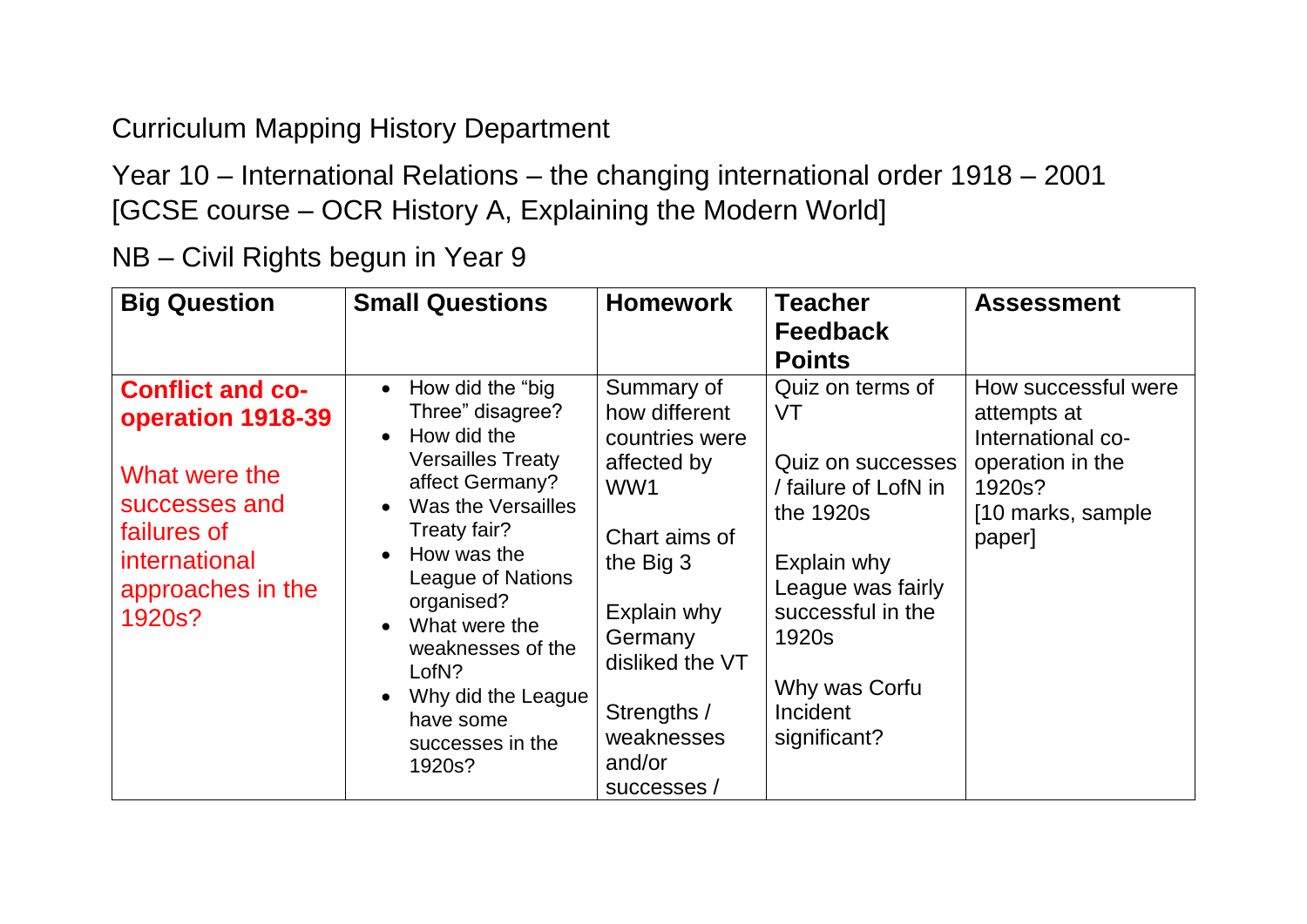|                                                                                                                             | How successful<br>was the non peace<br>keeping work of the<br>League?<br>How successful<br>were other peace<br>agreements in the<br>1920s eg Dawes<br>plan, Kellogg-<br>Briand?                                                                           | failures of the<br>League in the<br>20s<br>Summary of<br>other peace<br>keeping<br>agreements<br>Explain why                 |                                                                                                                                                                    |                                                                                                      |
|-----------------------------------------------------------------------------------------------------------------------------|-----------------------------------------------------------------------------------------------------------------------------------------------------------------------------------------------------------------------------------------------------------|------------------------------------------------------------------------------------------------------------------------------|--------------------------------------------------------------------------------------------------------------------------------------------------------------------|------------------------------------------------------------------------------------------------------|
|                                                                                                                             | What was the<br>significance of the<br>Corfu Incident?<br>Why was there little<br>progress on<br>disarmament?                                                                                                                                             | the Corfu<br>Incident was<br>significant                                                                                     |                                                                                                                                                                    |                                                                                                      |
| <b>Conflict &amp; Co-</b><br>operation<br>What impact did<br>the Great<br>Depression have<br>on international<br>relations? | What caused the<br>great Depression?<br>Why did the Great<br>Depression have a<br>negative impact on<br>relations between<br>different countries?<br>Why did events in<br>the USA affect<br>other countries so<br>profoundly,<br>particularly<br>Germany? | Explain why<br>Great<br>Depression<br>impacted on<br>other countries<br>Causes /<br>consequences<br>of Manchuria<br>Incident | Quizzing on<br>impact of Great<br>Depression<br>Quizzing on<br>Manchuria<br>Incident<br>Explain why GD /<br><b>WSC had impact</b><br>on international<br>relations | Outline the impact of<br>the World Depression<br>on Int Rel in the<br>1930s<br>[5 marks, 2018 paper] |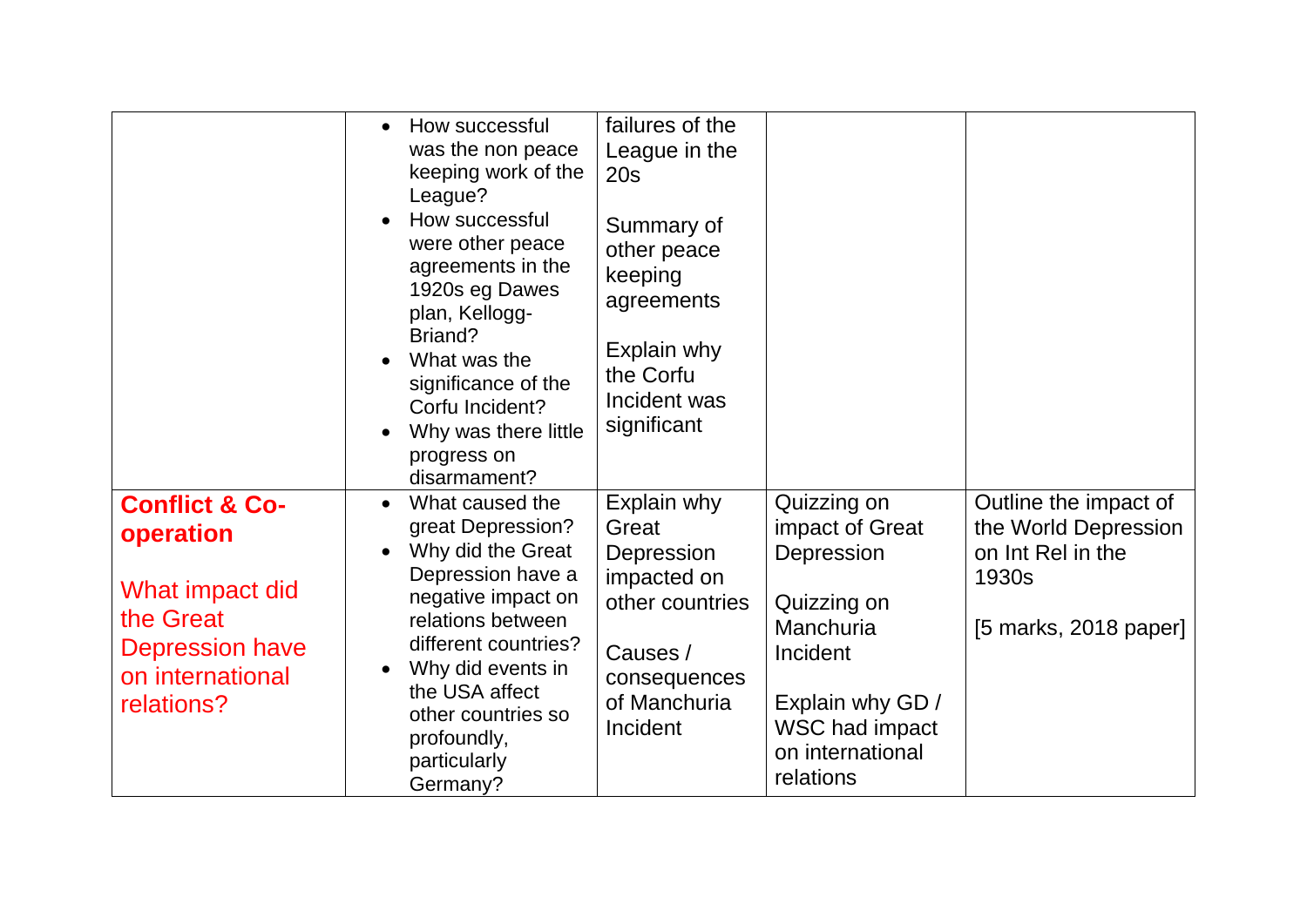|                                                                                    | How did the GD<br>$\bullet$<br>help lead to the rise<br>of dictators?<br>How did the GD<br>affect the work of<br>the League of<br>Nations?<br>Why did the League<br>fail in Manchuria?<br>Why was this<br>significant for future<br>peace keeping?                                                     |                                                                                                                                                                                                                  | What was the<br>significance of the<br>WSC in relation to<br>Germany?                                                                                                                                          |                                                                                             |
|------------------------------------------------------------------------------------|--------------------------------------------------------------------------------------------------------------------------------------------------------------------------------------------------------------------------------------------------------------------------------------------------------|------------------------------------------------------------------------------------------------------------------------------------------------------------------------------------------------------------------|----------------------------------------------------------------------------------------------------------------------------------------------------------------------------------------------------------------|---------------------------------------------------------------------------------------------|
| <b>Conflict &amp; Co-</b><br>operation<br>What caused rising<br>tension in Europe? | Why did the League<br>$\bullet$<br>of Nations fail to<br>resolve the<br><b>Abyssinia Crisis?</b><br>Why was this<br>significant for future<br>peace keeping?<br>What steps did<br>Hitler take 1933 to<br>1939 that raised<br>international<br>tension?<br>Why did Hitler<br>demand the<br>Sudetenland? | Causes /<br>consequences<br>of Abyssinia<br><b>Crisis</b><br>Timeline / chart<br>of Hitler's<br>foreign policy<br>1933-38<br>Explain why<br><b>Hitler wanted</b><br>Austria /<br>Sudetenland /<br>Czechoslovakia | Quizzing on<br>Abyssinia / failure<br>of League<br>Quizzing on<br><b>Hitler's Foreign</b><br>Policy<br>Why was the<br>Sudetenland<br>significant?<br>Why did<br>Chamberlain<br>adopt policy of<br>appeasement? | Outline increasing<br>tensions in Int Rel in<br>the 1930s<br>[5 marks, practice<br>paper 1] |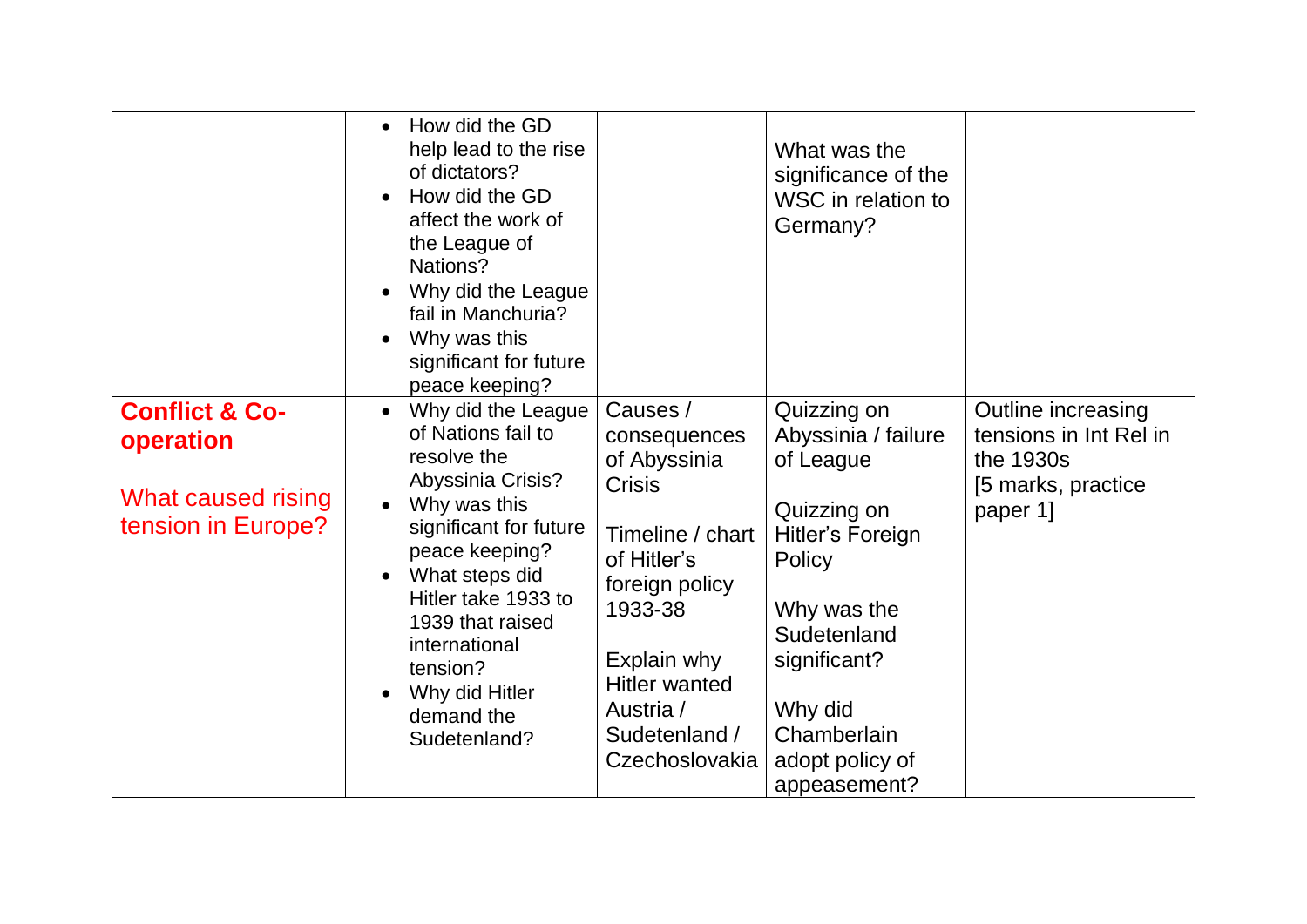|                                                                                        | Why was this a<br>$\bullet$<br>hinge moment for<br>preventing war?                                                                                                                                                                                                                                                                                                                           |                                                                                                                                                                                                     |                                                                                                                                                                                                                                                    |                                                                                                                                         |
|----------------------------------------------------------------------------------------|----------------------------------------------------------------------------------------------------------------------------------------------------------------------------------------------------------------------------------------------------------------------------------------------------------------------------------------------------------------------------------------------|-----------------------------------------------------------------------------------------------------------------------------------------------------------------------------------------------------|----------------------------------------------------------------------------------------------------------------------------------------------------------------------------------------------------------------------------------------------------|-----------------------------------------------------------------------------------------------------------------------------------------|
| <b>Conflict and Co-</b><br>operation<br>Was the policy of<br>appeasement<br>justified? | Why did Neville<br>$\bullet$<br>Chamberlain adopt<br>a policy of<br>appeasement?<br>What are the<br>different<br>interpretations of<br>appeasement?<br>How do the<br>different<br>interpretations of<br>appeasement relate<br>to the<br>circumstances in<br>which they were<br>created?<br>What are the<br>strengths and<br>weaknesses of<br>different<br>interpretations of<br>appeasement? | Tasks on /<br>summaries of<br>different<br>interpretations<br><sub>of</sub><br>appeasement<br>Why was the<br>Sudetenland a<br>crucial point?<br>What<br>happened after<br>the Munich<br>Conference? | Why did<br>Chamberlain<br>adopt policy of<br>appeasement?<br>Why was there<br>opposition to<br>appeasement?<br>Tasks on /<br>summaries of<br>different<br>interpretations of<br>appeasement<br><b>Identify</b><br>interpretations<br>from extracts | Q3 / Q4 essay<br>questions on<br>interpretations of<br>appeasement-<br>several examples<br>from practice papers /<br>2018 & 2019 papers |
| The Cold War -<br>the changing                                                         | Why did the super<br>$\bullet$<br>powers fall out with<br>each other in 1945?                                                                                                                                                                                                                                                                                                                | How and why<br>was Potsdam<br>different to<br>Yalta?                                                                                                                                                | Explain reasons<br>for development of<br>Cold War                                                                                                                                                                                                  | Outline the actions of<br>the USSR in E<br>Europe 1945-48                                                                               |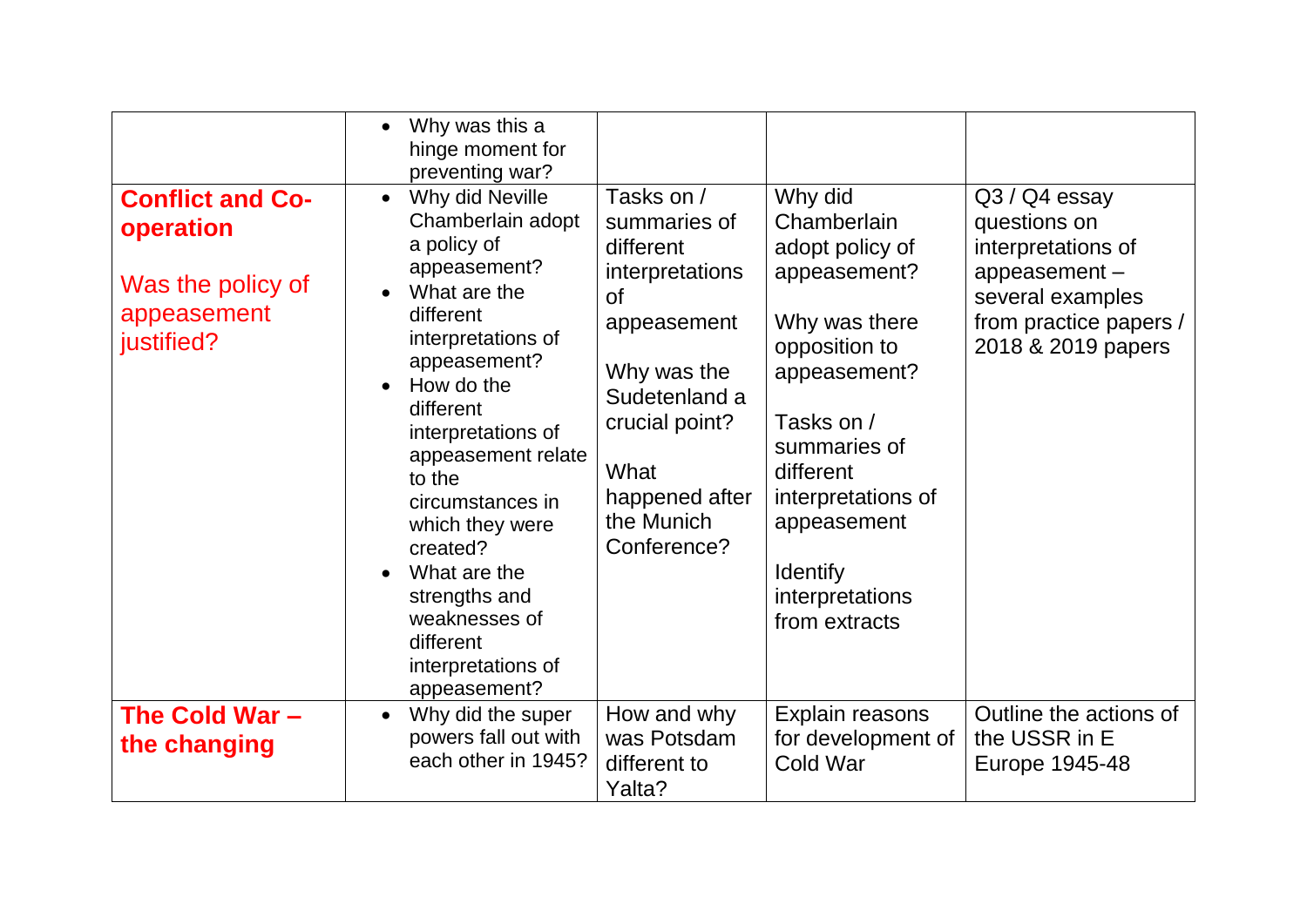| <b>international</b><br>order after 1945<br>Why did the Cold<br>War take place<br>after 1945? | Why was the<br>$\bullet$<br>Potsdam<br>conference<br>significantly<br>different to Yalta?<br>What did the USSR<br>do to take over<br>Eastern Europe<br>from 1945<br>onwards?<br>How did the USA<br>respond? (a)<br>containment<br>How did the USA<br>respond? (b) The<br><b>Marshall Plan</b><br>How were the<br>events in Poland,<br>Czechoslovakia<br>and Greece<br>significant? | How did the<br><b>USSR take</b><br>over central /<br>Eastern<br>Europe?<br>Source based<br>tasks on<br><b>Marshall Plan</b><br><b>Tasks on Berlin</b><br>Blockade /<br>$airlift - who$<br>"won" Berlin<br>Incident? | Explain<br>significance of key<br>events in<br>development of<br>Cold War eg Berlin<br>Blockade, Czech<br>coup<br>Why was the<br><b>Marshall Plan</b><br>significant? | [5 marks sample<br>paper]                                                                                                       |
|-----------------------------------------------------------------------------------------------|------------------------------------------------------------------------------------------------------------------------------------------------------------------------------------------------------------------------------------------------------------------------------------------------------------------------------------------------------------------------------------|---------------------------------------------------------------------------------------------------------------------------------------------------------------------------------------------------------------------|-----------------------------------------------------------------------------------------------------------------------------------------------------------------------|---------------------------------------------------------------------------------------------------------------------------------|
| <b>The Cold War</b><br>Who was to blame<br>for the early Cold<br>War?                         | Why did tensions<br>$\bullet$<br>grow between the<br><b>USA and USSR?</b><br>What are the<br>different<br>interpretations of<br>blame for the Cold<br>War?                                                                                                                                                                                                                         | Tasks on /<br>summaries of<br>different<br>interpretations<br>of early Cold<br>War                                                                                                                                  | Tasks on /<br>summaries of<br>different<br>interpretations of<br>early Cold War                                                                                       | Q3 / Q4 interpretation<br>essays on the early<br>cold war - several<br>examples from<br>practice papers /<br>2018 & 2019 papers |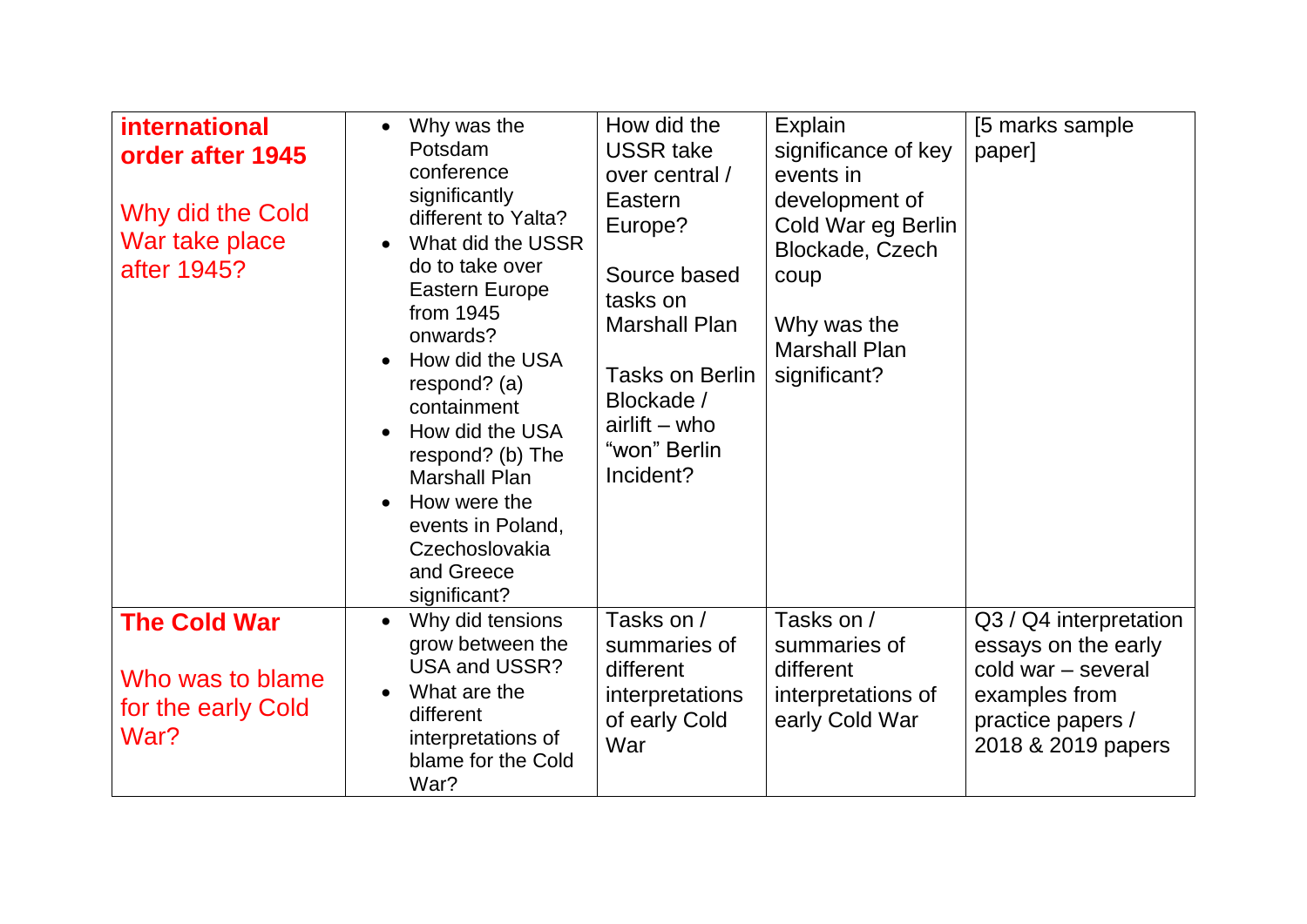|                                                                                                                                                     | How do the<br>different<br>interpretations of<br>blame for the Cold<br>War relate to the<br>circumstances in<br>which they were<br>created?<br>What are the<br>$\bullet$<br>strengths and<br>weaknesses of<br>different<br>interpretations of<br>blame for the Cold<br>War? |                                                                                                                                           | <b>Identify</b><br>interpretations<br>from extracts                                                                                           |                                                                                                                   |
|-----------------------------------------------------------------------------------------------------------------------------------------------------|-----------------------------------------------------------------------------------------------------------------------------------------------------------------------------------------------------------------------------------------------------------------------------|-------------------------------------------------------------------------------------------------------------------------------------------|-----------------------------------------------------------------------------------------------------------------------------------------------|-------------------------------------------------------------------------------------------------------------------|
| <b>Cold War</b><br>confrontations<br>How serious a<br>threat to peace<br>were Berlin (1961)<br>and the Cuban<br><b>Missile Crisis</b><br>$(1962)$ ? | Why was Berlin an<br>issue for the<br>superpowers?<br>Why was the Berlin<br>Wall built?<br>How did this lead to<br>confrontation<br>between East and<br>West?<br>Was it correct to<br>call the Berlin Wall<br>a prison wall?                                                | Photographs<br>based tasks on<br><b>Berlin</b><br>"Mastery" style<br>tasks on Berlin<br>Why did<br>Khrushchev put<br>missiles on<br>Cuba? | Explain why style<br>questions from<br>booklet<br>Exercises from<br>textbook on<br>turning points in<br><b>Cuban Missile</b><br><b>Crisis</b> | Explain why the USA<br>clashed with the<br><b>USSR</b> over Berlin in<br>1961<br>[10 marks, practice]<br>paper 2] |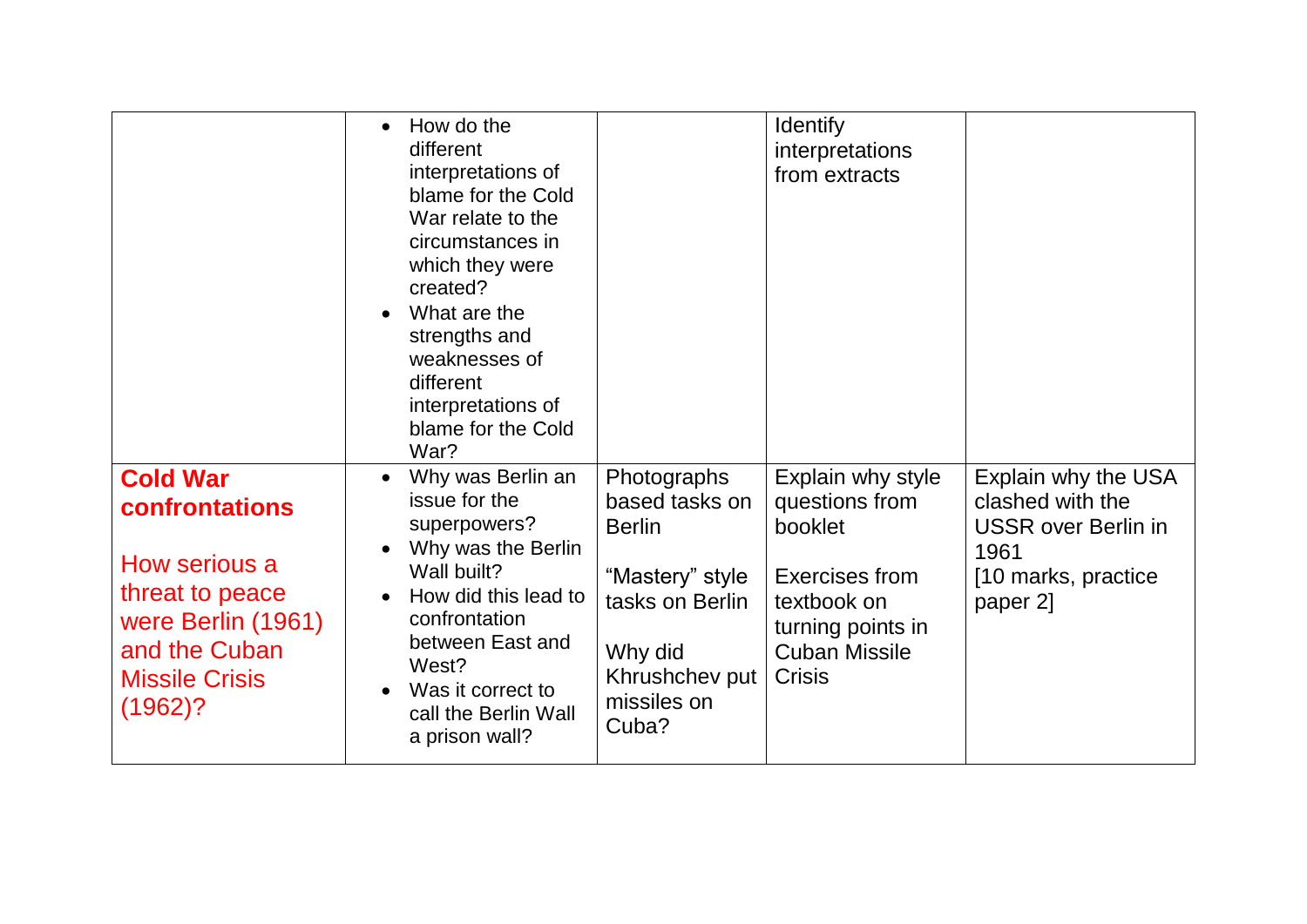|                                     | Why was the USA<br>$\bullet$<br>concerned about<br>Cuba?<br>What was the<br>significance of the<br>Bay of Pigs?<br>Why did<br>$\bullet$<br>Khrushchev put<br>missiles on Cuba?<br>Why did the<br>$\bullet$<br>Americans<br>respond?<br>What options did<br>Kennedy have?<br>How close did the<br>world come to<br>nuclear war?<br>Why was the CMC<br>resolved<br>peacefully?<br>Who came out of<br>the CMC best $-$ the<br>USA, the USSR or<br>Cuba? | What options<br>did Kennedy<br>have? Why did<br>he choose<br>which options<br>to take?<br>Source based<br>tasks from text<br>book<br>Gains / losses<br>chart for USA /<br>USSR / Cuba |                                                |                                                                                         |
|-------------------------------------|------------------------------------------------------------------------------------------------------------------------------------------------------------------------------------------------------------------------------------------------------------------------------------------------------------------------------------------------------------------------------------------------------------------------------------------------------|---------------------------------------------------------------------------------------------------------------------------------------------------------------------------------------|------------------------------------------------|-----------------------------------------------------------------------------------------|
| <b>Cold War</b><br><b>Conflicts</b> | What was the<br>$\bullet$<br>background to the<br>conflict in Vietnam?<br>Why did the<br>Americans get                                                                                                                                                                                                                                                                                                                                               | Tasks on why<br>USA got<br>involved                                                                                                                                                   | Explain why style<br>questions from<br>booklet | Explain why the<br>Americans got more<br>involved in the war in<br>Vietnam in the 1960s |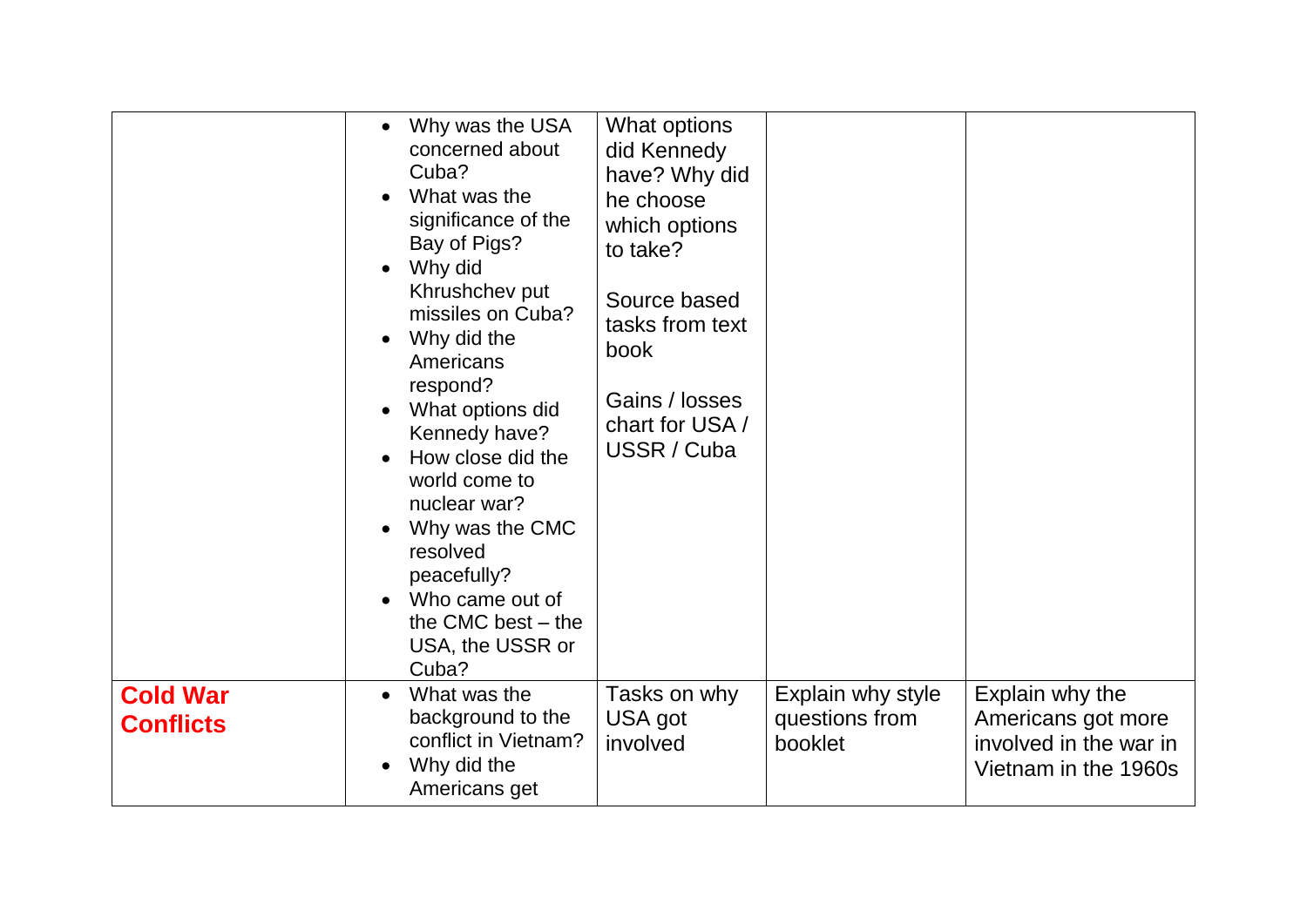| Why were the<br><b>Americans</b><br>defeated in<br>Vietnam?<br>How far is it<br>accurate to call<br>Afghanistan<br>"Vietnam for the<br>USSR"? | involved in conflict<br>in Vietnam?<br>Why were the<br>guerrilla tactics of<br>the Viet Cong<br>effective?<br>Why were<br>American tactics<br>less effective?<br>Why was the Tet<br>Offensive a key<br>turning point?<br>How far did the My<br>Lai massacre affect<br>support for the war<br>at home in the<br>USA?<br>How significant was<br>domestic opposition<br>to the war?<br>How are views on<br>the Vietnam War<br>reflected in popular<br>culture?<br>Why did the<br>Americans<br>withdraw? | Tasks from<br>booklet on VC<br>tactics<br>Extended<br>writing on why<br><b>USA lost</b><br>Tasks on Tet /<br>My Lai<br>Why did the<br>war lose<br>support at<br>home? | Explain why USA<br>got involved in<br>Vietnam / most<br>important factor<br>Tasks on why<br>Americans lost in<br>Vietnam<br>How far is it true to<br>say that<br>Afghanistan was<br>the USSR's<br>Vietnam?<br>Links to USA<br>module - Vietnam<br>and popular<br>culture / Vietnam<br>and protest | [10 marks, 2018]<br>paper] |
|-----------------------------------------------------------------------------------------------------------------------------------------------|------------------------------------------------------------------------------------------------------------------------------------------------------------------------------------------------------------------------------------------------------------------------------------------------------------------------------------------------------------------------------------------------------------------------------------------------------------------------------------------------------|-----------------------------------------------------------------------------------------------------------------------------------------------------------------------|---------------------------------------------------------------------------------------------------------------------------------------------------------------------------------------------------------------------------------------------------------------------------------------------------|----------------------------|
|-----------------------------------------------------------------------------------------------------------------------------------------------|------------------------------------------------------------------------------------------------------------------------------------------------------------------------------------------------------------------------------------------------------------------------------------------------------------------------------------------------------------------------------------------------------------------------------------------------------------------------------------------------------|-----------------------------------------------------------------------------------------------------------------------------------------------------------------------|---------------------------------------------------------------------------------------------------------------------------------------------------------------------------------------------------------------------------------------------------------------------------------------------------|----------------------------|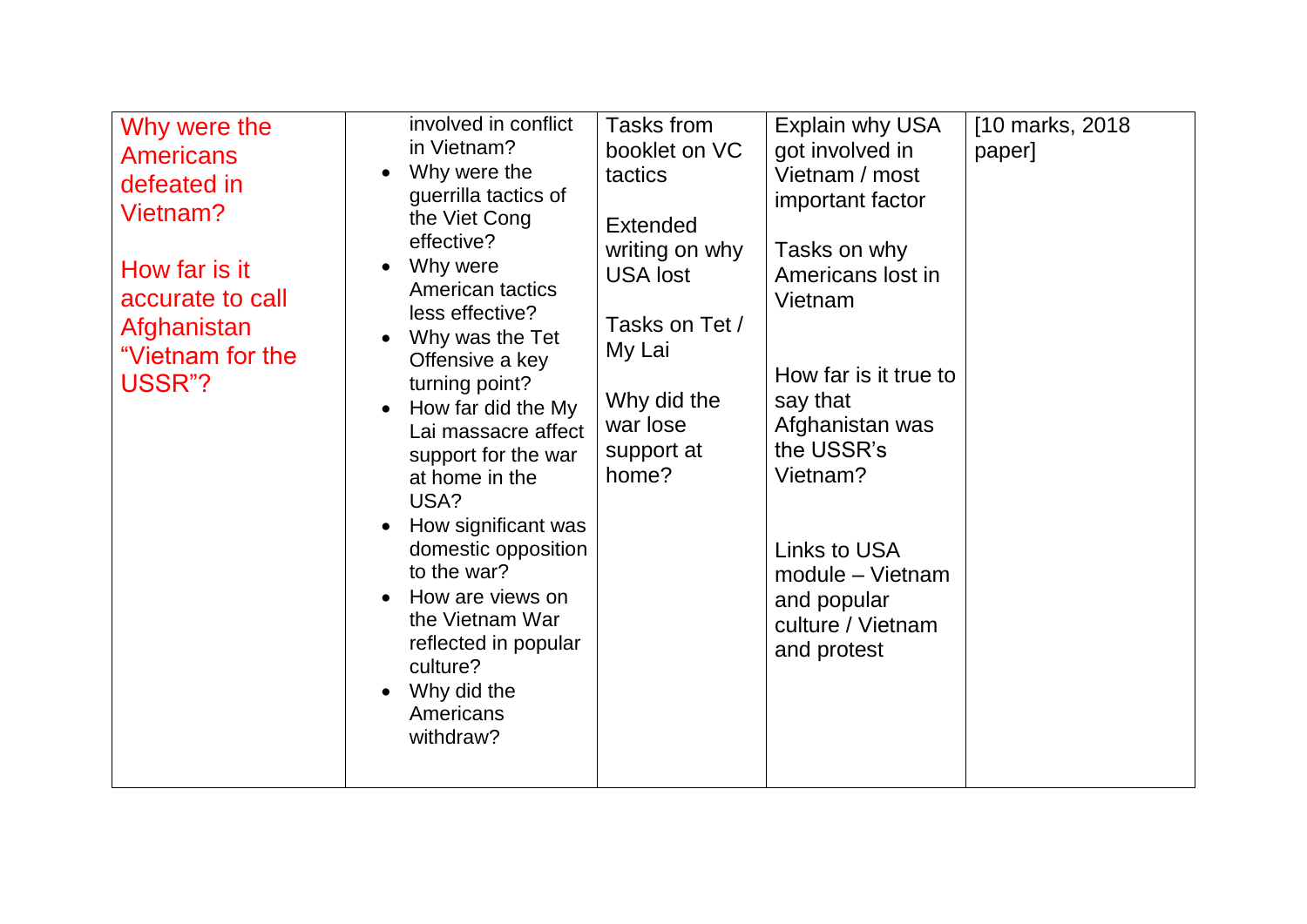|                                                   | Why did the Soviets<br>get involved in<br>Afghanistan?<br>Are these reasons<br>similar to why the<br>USA got involved in<br>Vietnam?<br>How did the<br>Americans respond<br>to the Soviet<br>invasion of<br>Afghanistan?<br>Who / what did the<br>Soviets face in<br>Afghanistan, and is<br>this why they were<br>defeated?<br>Is this similar to the<br>Americans in<br>Vietnam?<br>What were the long<br>term results of the<br>Afghan War? | Similarity /<br>difference to<br>Vietnam<br>How did USA<br>react to Afghan<br>war?<br>Summary of<br>why USSR lost |                                                                                           |                                                                                                  |
|---------------------------------------------------|-----------------------------------------------------------------------------------------------------------------------------------------------------------------------------------------------------------------------------------------------------------------------------------------------------------------------------------------------------------------------------------------------------------------------------------------------|-------------------------------------------------------------------------------------------------------------------|-------------------------------------------------------------------------------------------|--------------------------------------------------------------------------------------------------|
| <b>From the end of</b><br>the Cold War to<br>9/11 | Why did the Cold<br>$\bullet$<br>war turn "colder" at<br>the beginning of the<br>1980s?                                                                                                                                                                                                                                                                                                                                                       | Role of Reagan<br>/ significance of<br>"Star Wars"                                                                | Questions on<br>events of $1989 -$<br>understanding<br>chronology / key<br>turning points | Outline the actions of<br>Gorbachev as Soviet<br>leader 1985-91<br>[5 marks practice<br>paper 2] |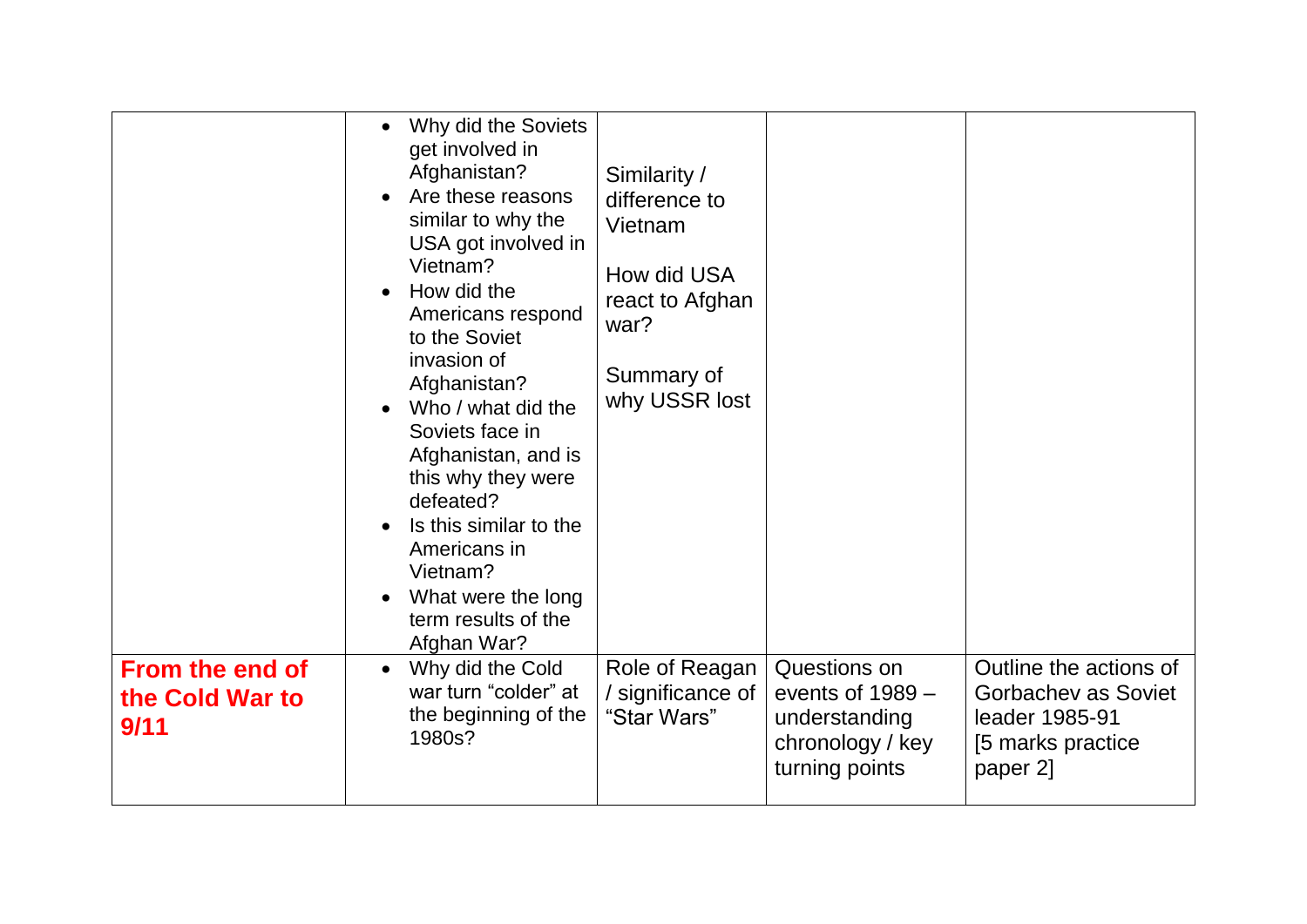| Why did the Cold<br>War come to an<br>end and who won<br>it?                                    | How was Ronald<br>$\bullet$<br>Reagan a<br>significant figure?<br>Why was the USSR<br>in crisis in the<br>1980s?<br>Why did Gorbachev<br>try to reform the<br>Soviet Union?<br>How far was this<br>the result of the war<br>in Afghanistan?<br>What were<br>"glasnost" and<br>"perestroika"?<br>Why did reform not<br>succeed?<br>What happened in<br>Eastern Europe in<br>1989?<br>Why did the Soviet<br>Union collapse? | Explain terms<br>"perestroika"<br>and "glasnost"<br>Explain what<br>went wrong<br>with perestroika<br>and glasnost<br>Explain why<br>Communist<br>control of<br><b>Eastern Europe</b><br>collapsed / why<br>the USSR<br>broke up | Quizzing on end of<br>Cold war / events<br>of 1989<br><b>Explain why USSR</b><br>collapsed |                                                                                           |
|-------------------------------------------------------------------------------------------------|---------------------------------------------------------------------------------------------------------------------------------------------------------------------------------------------------------------------------------------------------------------------------------------------------------------------------------------------------------------------------------------------------------------------------|----------------------------------------------------------------------------------------------------------------------------------------------------------------------------------------------------------------------------------|--------------------------------------------------------------------------------------------|-------------------------------------------------------------------------------------------|
| <b>End of the Cold</b><br><b>War</b><br>Why has the end of<br>the Cold War not<br>brought about | What were the long<br>term results of the<br>war in Afghanistan?<br>Who were the<br>Taliban?<br>Why did al-Qaeda<br>emerge?                                                                                                                                                                                                                                                                                               | Explain why<br>world has not<br>become more<br>secure<br>Explain why<br>terrorism has                                                                                                                                            | Link events in<br>Afghanistan to<br>emergence of<br>terrorism as major<br>global threat    | Explain why al-Qaeda<br>emerged as a<br>powerful force [10<br>marks, practice paper<br>1] |